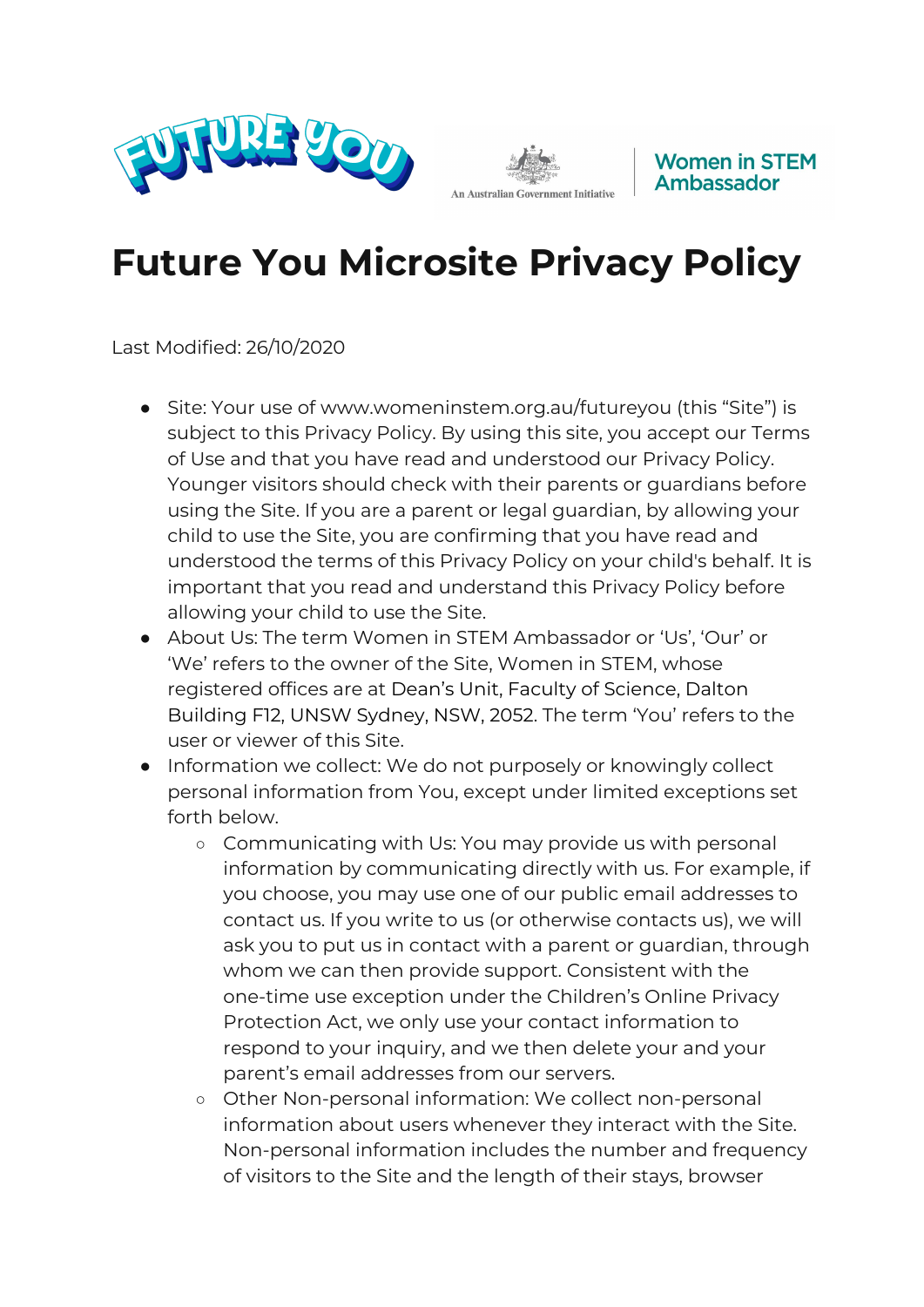name, the type of computer, and technical information about the means of connection, such as the operating system. We also may use cookies and collect your IP address solely for the internal support of the Site, such as site analytics, system administration, and in case requested by law enforcement.

- Why We Collect Information: We use the information you give us to to understand how our users interact with the Site, so we can improve it and develop new services. We may also use your information to comply with our legal and regulatory obligations, requests from government bodies or courts, or respond to litigation.
- How Long We Keep Your Information: We will keep your information only for long as it is necessary for the purposes described above. This period will vary depending on your interactions with the Site. For example, we may retain a record of correspondence with you relating to the Site for as long as it takes to resolve your query. In all cases, where we no longer have a need to keep your information, we will delete it.
- Sharing Users' Personal Information: We do not sell, trade, or rent your personal information to others, and will not do so except as required by law or in connection with a merger, asset sale or similar business transaction as outlined below.
	- o Service providers: We, like many other website and app operators, use analytics for the purpose of analyzing our user base and improving the performance of our online services. This Site uses Google Analytics for this purpose: Google Analytics: <https://tools.google.com/dlpage/gaoptout>
	- Law enforcement request: We may disclose your personal information: (a) in the good faith belief that we are required to do so by law; (b) if doing so is reasonably necessary to comply with legal process; (c) to permit us to pursue available remedies, including commencing or responding to any claims; (d) to enforce the terms and conditions of the Site; (e) to protect Our rights, property, or personal safety, Our users or the public; or (f) or to prevent other illegal activity or for risk management purposes.
- International Data Transfers: We operate globally and may need to transfer your personal information outside Australia to our affiliate companies, partners or third party service providers in locations around the world for the purposes described in this Privacy Policy. We do so in order to provide you with our services and for the other purposes outlined above. Please be aware that the data protection laws in some of these countries may not offer the same level of